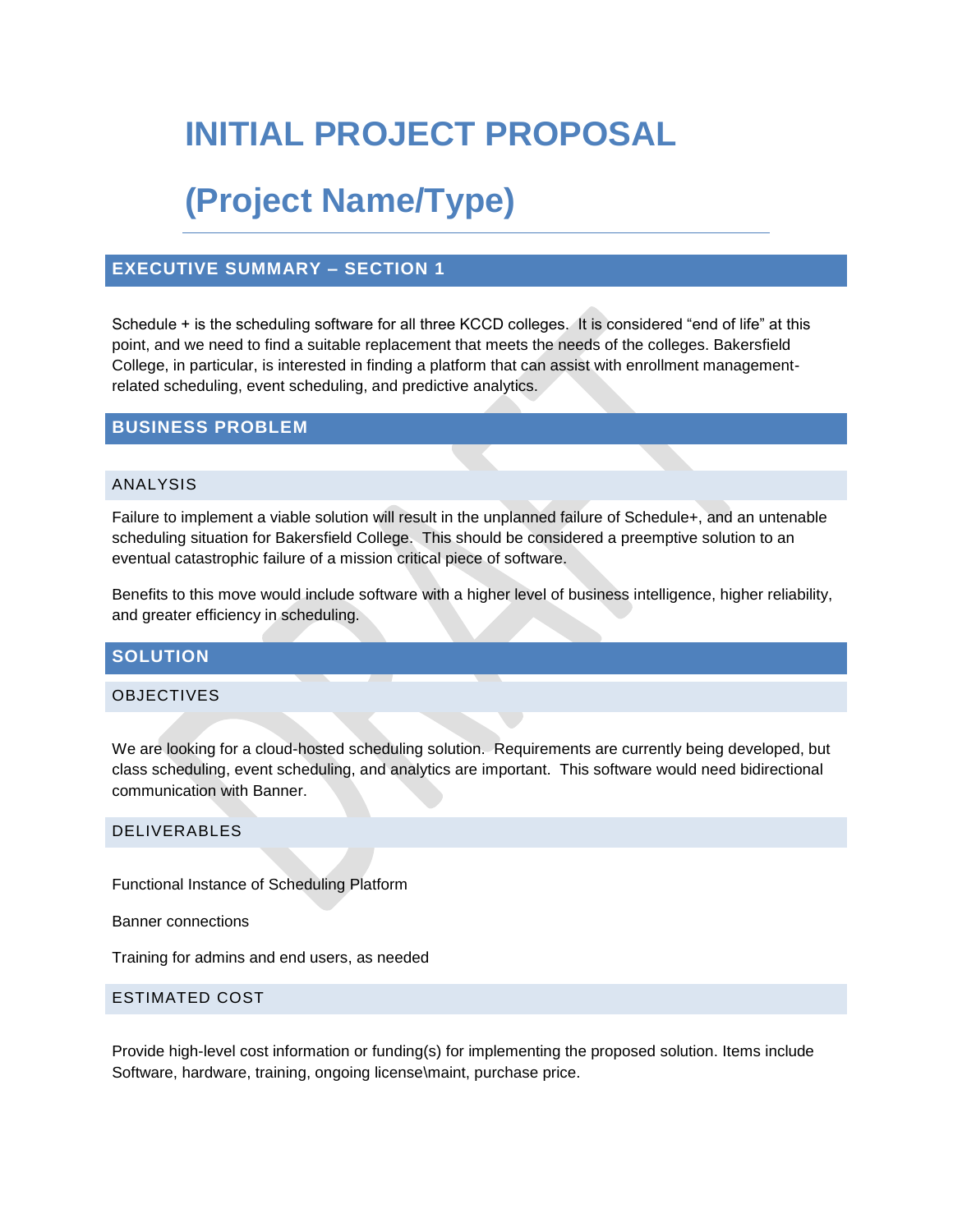| Description                                               | <b>Estimated Cost</b> |
|-----------------------------------------------------------|-----------------------|
| Per year estimate, based on broad survey of vendors       | \$50,000 /year        |
|                                                           |                       |
|                                                           |                       |
|                                                           |                       |
| Ongoing cost of solution (sponsor will commit to funding) |                       |
| TOTAL ESTIMATED COST OF PROPOSED SOLUTION                 |                       |

# **AUTHORIZATION – SECTION 1**

Date: \_\_<u>11/28/2018</u> \_\_\_\_\_\_\_\_\_\_\_\_ Bill Moseley/Liz Rozell\_\_\_\_\_\_\_\_ Project sponsor approval

## **COLLEGE REVIEW AND APPROVAL – SECTION 2**

*Note: This section to be completed by the campus IT Director, or in the case of the district office, a district office IT Director.*

Provide high-level, summary information about the project and why it is needed. This section is submitted to the college's technology committee and approved locally before submission to the district wide committee.

If it is determined it can be done locally no further submission into the district wide process is required and the college will proceed as needed.

The following are areas that need to be reviewed and verified prior to further submission into the process. Several of these sections will help indicate if District Office resources are needed.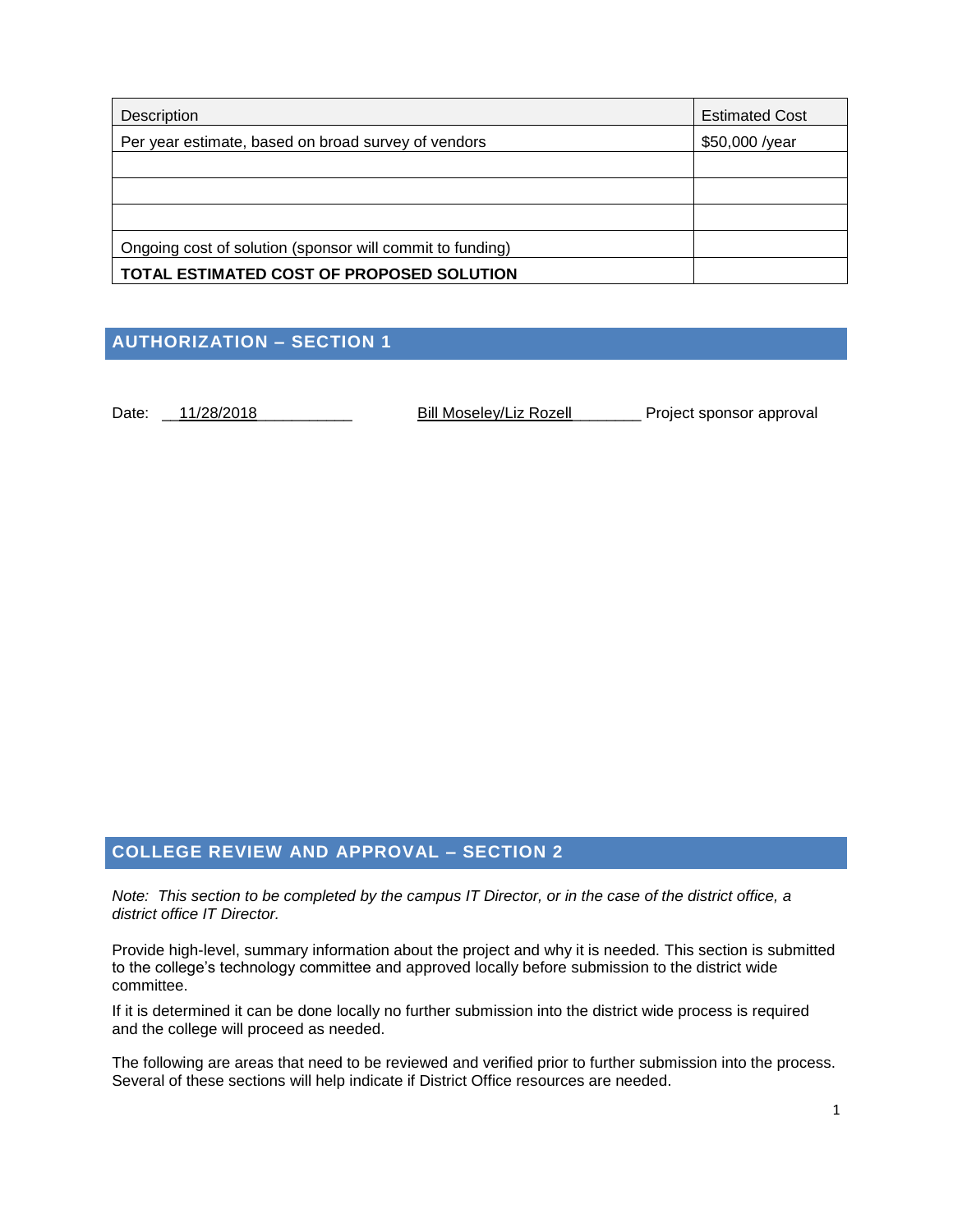$□$  SSO (Single Sign-on) – Will staff need to have access to the system (internal\external to the district).

□Data integration-- What other systems will this solutions' data need to access - both internal\external to the district.

 $\Box$ New application – Is this a new application in the district

 $\Box$  Security – Data\access security analysis

☐Legal – Contracting language, FERPA, HIPPA, etc.

 $\Box$ Accessibility – ADA, 508 compliance

ESTIMATED TOTAL COST OF OWNERSHIP

This section will share how this product will be supported for the duration of the life cycle until it is discontinued. Key parts will include:

 $\Box$ Ongoing funding source – This is GUI, RP, grant, etc.

 $\Box$ Staff support – how will this be supported for ongoing maintenance of the solution

If this is a grant funded project the college will provide the resources to support this system once the grant funding has ended.

## **AUTHORIZATION – SECTION 2**

| Date: | IT Committee Faculty Co-chair |
|-------|-------------------------------|
| Date: | College IT Director approval  |

## **COMMITTEE REVIEW – SECTION 3**

#### ESTIMATED SCHEDULE

Provide high-level schedule key milestones.

| Project Milestones and/or Phases | Estimated<br><b>Completion Date</b> |
|----------------------------------|-------------------------------------|
| <b>Start of Project</b>          |                                     |